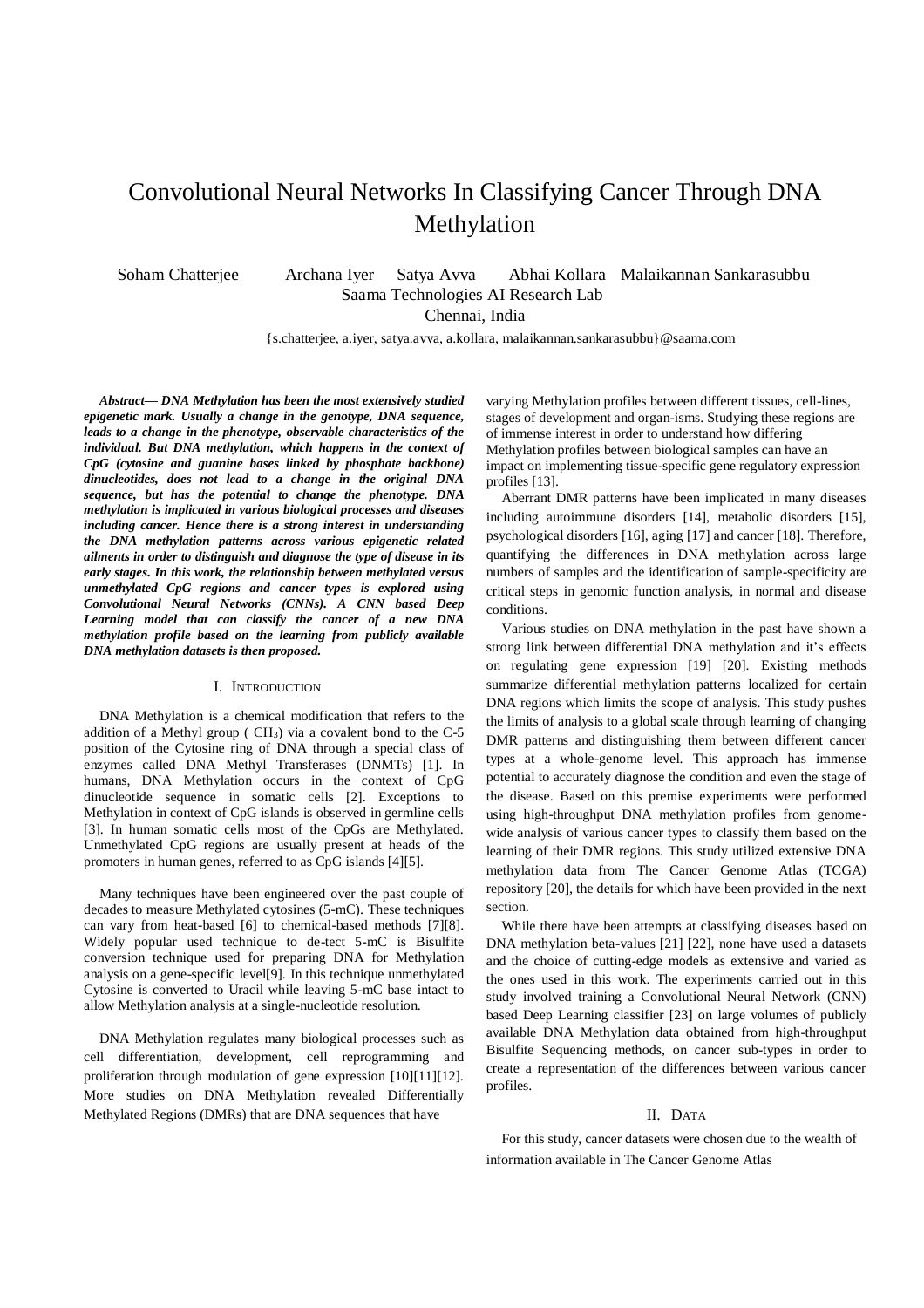<span id="page-1-0"></span>

Fig. 1. Visualization of DNA methylation data of two different diseases transformed into images.

DNA Methylation profile data of individual samples, each transformed into an image of dimensions 220 x 1663. Each pixel value corresponds to the betavalue of a single CpG site. These images served as the input to train the proposed model.

A) Transformed image of BLCA - Urothelial Bladder Carcinoma B) Transformed image of PRAD - Prostate Adenocarcinoma

(TCGA). The TCGA is a comprehensive archive of tumoral data containing the results of high-throughout experiments, mainly Next Generation Sequencing, for more than 30 cancer types [24]. TCGA contains 2.5 petabytes of whole-genome data that is made free available to the public and used widely by independent researchers contributing to thousands of studies on cancer. DNA methylation data was extracted using the TCGA2BED tool [25]. It contained DNA Methylation profiles from 33 different cancer types.

The data extracts from TCGA were samples that were processed to level 3 data type, which has the whole genome methylation calls for each CpG site, per sample in a tab-delimited file (.bed). All the DNA methylation profiles used in our experiment were aligned with the reference genome GRCh37 (hg19) [26]. About 10,000 DNA methylation pro-files encompassing 33 different cancer types were extracted from the TCGA. Data obtained from Illumina 450k DNA methylation samples were taken for our experiments. The detailed list is provided in Table [I.](#page-2-0)

#### III. DATA PREPROCESSING

The beta-value is a metric that corresponds to the ratio of intensities between the methylated probe and the overall intensity (sum of the methylated and unmethylated probes). This value ranges between 0 and 1, meaning that under ideal conditions the corresponding CpG region is either entirely unmethylated or totally methylated respectively [27].

Normalization is a technique used to scale input values to the neural network to a smaller range. This reduces training time and variance in the training loss graph. Since the Methylation values are already in between the values of 0 and 1, normalization is not done.

Null values are replaced with zeros. While there are 33 different cancer diseases present in the dataset, training is not done with Ovarian Cancer (OV) DNA Methylation data as it was under represented (only 11 samples) in the dataset.

The data was divided into 3 parts: 20% of the data is used for testing and out of the remaining 80%, 10% is used as a validation set and the rest is used for training.

There are 365860 rows (each row corresponds to information on a CpG site) for each sample across all the cancer types. The betavalue of the corresponding row are extracted and converted into a matrix of shape (220; 1663). Each value in the matrix is defined by the beta-value (ranging from 0 to 1) of that CpG site. This matrix is given as an input image to the CNN model (described in the next section). Some of these images are presented in figure [1.](#page-1-0)

#### IV. MODEL

Various CNN architectures were tested with different filter shapes that can properly find the relationship between the different DNA Methylation patterns that are thought to be correlated with diseases.

The model that is used is similar to that used by Yoon Kim for sentence classification [28]. The input to the model is an image,

$$
x \in R^{hw} \tag{1}
$$

where h and w are the height and width of the image. Convolutional operation with two filter shapes are used:

$$
w_1 \in R^{kw} \tag{2}
$$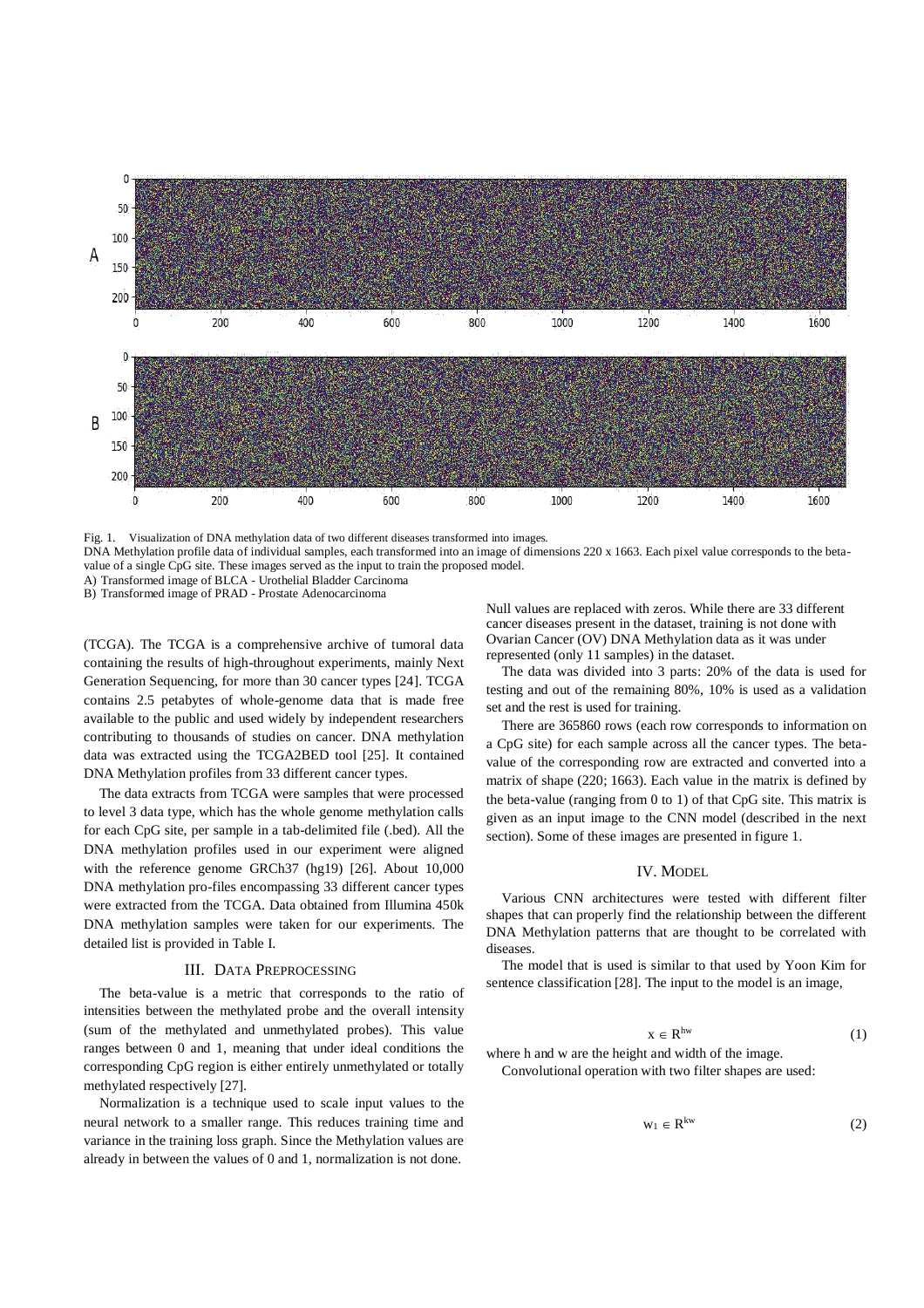<span id="page-2-0"></span>

| Tumor Tag  | <b>Tumor Name</b>                                                | Experiment           | # Aliquot | # Samples        | # Patients       |
|------------|------------------------------------------------------------------|----------------------|-----------|------------------|------------------|
| acc        | Adrenocortical carcinoma                                         | dnamethylation450    | 81        | $\overline{81}$  | 81               |
| blca       | <b>Bladder Urothelial Carcinoma</b>                              | dnamethylation450    | 464       | 439              | 414              |
| brca       | Breast Invasive carcinoma                                        | dnamethylation450    | 930       | 897              | 794              |
| cesc       | Cervical squamous cell carcinoma and endocervical adenocarcinoma | dnamethylation450    | 331       | 314              | 309              |
| chol       | Cholangiocarcinoma                                               | dnamethylation450    | 46        | 46               | 37               |
| coad       | Colon adenocarcinoma                                             | dnamethylation450    | 367       | 350              | 299              |
| $d$ l $bc$ | Lymphoid Neoplasm Diffuse Large B-cell Lymphoma                  | dnamethylation450    | 53        | 50               | 50               |
| esca       | Esophageal carcinoma                                             | dnamethylation450    | 212       | 204              | 187              |
| gbm        | Glioblastoma multiforme                                          | dnamethylation450    | 162       | 156              | 143              |
| hnsc       | Head and Neck squamous cell carcinoma                            | dnamethylation450    | 598       | 582              | 530              |
| kich       | Kidney Chromophobe                                               | dnamethylation450    | 67        | 67               | 67               |
| kirc       | Kidney renal clear cell carcinoma                                | dnamethylation450    | 496       | 485              | 321              |
| kirp       | Kidney renal papillary cell carcinoma                            | dnamethylation450    | 336       | 323              | $\overline{277}$ |
| laml       | Acute Myeloid Leukemia                                           | dnamethylation450    | 194       | 194              | 194              |
| lgg        | Brain Lower Grade Glioma                                         | $d$ namethylation450 | 551       | 536              | 518              |
| lihc       | Liver hepatocellular carcinoma                                   | dnamethylation450    | 450       | 432              | 379              |
| luad       | Lung adenocarcinoma                                              | dnamethylation450    | 525       | 505              | 463              |
| lusc       | Lung squamous cell carcinoma                                     | dnamethylation450    | 413       | 408              | 371              |
| meso       | Mesothelioma                                                     | dnamethylation450    | 89        | 88               | 88               |
| paad       | Pancreatic adenocarcinoma                                        | dnamethylation450    | 207       | 197              | 186              |
| pcpg       | Pheochromocytoma and Paraganglioma                               | dnamethylation450    | 189       | 188              | 180              |
| prad       | Prostate adenocarcinoma                                          | dnamethylation450    | 573       | 555              | 500              |
| read       | Rectum adenocarcinoma                                            | dnamethylation450    | 113       | 108              | 100              |
| sarc       | Sarcoma                                                          | dnamethylation450    | 285       | 271              | 263              |
| skcm       | Skin Cutaneous Melanoma                                          | dnamethylation450    | 493       | 478              | 473              |
| stad       | Stomach adenocarcinoma                                           | dnamethylation450    | 413       | 400              | 398              |
| tgct       | <b>Testicular Germ Cell Tumors</b>                               | dnamethylation450    | 158       | 157              | 151              |
| thca       | Thyroid carcinoma                                                | dnamethylation450    | 588       | 573              | 509              |
| thym       | Thymoma                                                          | dnamethylation450    | 128       | $\overline{127}$ | 125              |
| ucec       | Uterine Corpus Endometrial Carcinoma                             | dnamethylation450    | 508       | 484              | 446              |
| <b>ucs</b> | Uterine Carcinosarcoma                                           | dnamethylation450    | 58        | 58               | 58               |
| uvm        | Uveal Melanoma                                                   | dnamethylation450    | 81        | 81               | 81               |
|            |                                                                  | Total                | 10,159    | 9.834            | 8,992            |

TABLE I LIST OF CANCER TYPES AND NUMBER OF SAMPLES USED IN OUR STUDY

$$
w_2 \in R^{hk} \tag{3}
$$

where k is the window size used to produce a new feature. The filters are applied successively to get an output feature map for that filter. While filter  $w_1$  is applied along the height of the image, filter  $w_2$  searches for features along the width of the image. Unlike the model proposed by Yoon Kim in [28], a max pooling operation is not performed on the feature maps obtained. Instead all the features of the output feature map are retained.

The model has a single filter layer with multiple such filters with variable window sizes to extract numerous features. The filters are grouped into four types with five filters in each type based on the window size of the filter.

While all the  $w_1$  convolutional filters have the same width (equal to the width of the image), their heights are 1, 3, 5 and 7. Whereas all the  $w_2$  convolutional filters have the same height (equal to the height of the image) and their widths are 1, 3, 5 or 7.

The ideology behind such a filter shape is to allow the narrow filter to learn the smaller or local features whereas the wider filters will be able to learn larger features that are more spread out over different DNA methylation regions.

After the filter layer, all the features are concatenated. This concatenated output is then fed into two fully connected



Fig. 2. Model Architecture

layers. These layers have 512 and 128 neurons followed by a softmax layer with 32 neurons for each of the classes. The model architecture has been illustrated in figur[e 2.](#page-2-0)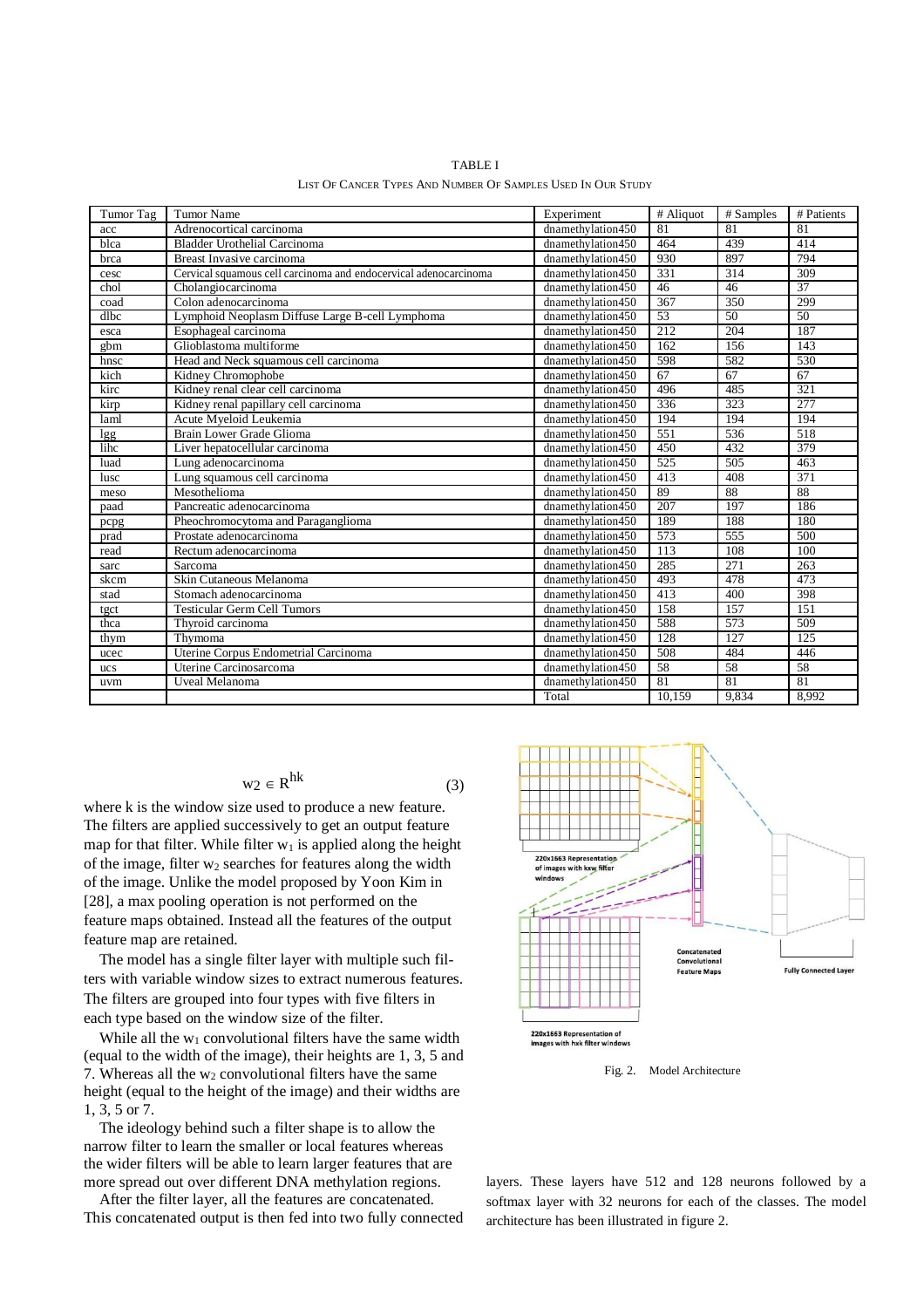<span id="page-3-0"></span>

## A. *Model Training*

Training was done using mini batch stochastic gradient descent (SGD) using shuffled mini batches of size 30. Adam optimizer with an initial learning rate of 1e- 4 was used [29]. All our parameters were initialized with zero-centered Normal distribution with standard deviation 0.02. Training was halted if the model accuracy on the validation set decreased twice by more than 0.5%. All of the trained models (discussed in the next section) converged before 30 epochs.

### B. *Experiment*

While the model described above gave us the best results, other models were also trained. These models had different hyperparameters and filter shapes. However, the training contexts remained the same for all the models.

Initially a baseline CNN with 3 filter layers was trained with 10 filters in each layer followed by a similar fully connected layer (CNN\_Base) to get a baseline result. This gave a train accuracy of 89.38%. The kernels used had shapes 3x3. Increase in the number of layers or filters had no significant improvements in performance.

This could be because of the shape of the filters used. Filters with a square shape are not able to capture the larger and more spread out relationships between DMRs. Moreover, DNA Methylated regions are spread out in the horizontal direction (in our image) and a square filter shape may not be able to capture those relationships properly.

Since cancer like diseases are usually not caused by a single gene but a subset of genes which could be located far apart on the genome, DMRs responsible for regulating such genes would also be far apart. Square filters would be efficient in capturing changing DMRs when they are located nearby, but may not be good in capturing changing DMRs when they are distantly located. Hence rectangular filters that can capture changing DMR patterns placed near and slightly far were used.

To test our hypothesis, a rectangular filter was used that spanned the entire width of the image with a height of 1 row. This gave an improved accuracy. Using a combination of filter window sizes of 1, 3, 5 and 7 further improved the accuracy (CNN\_Width). As discussed previously, this is because of how the CpG sites are widely distributed across the genome.



For further improvements in accuracy height-wise convolutional filters was also added that should take into account the smaller features in the Methylation patterns that are spread out over the entire DNA data. This is the final model (CNN\_Height\_Width).

TABLE II COMPARISON OF ACCURACY ON DIFFERENT PARAMETERS OF **ARCHITECTURE** 

| Model              | <b>Train Accuracy</b> | <b>Test Accuracy</b> |
|--------------------|-----------------------|----------------------|
| <b>CNN</b> Base    | 89.38%                | 84.34%               |
| <b>CNN_Width</b>   | 95.91%                | 91.97%               |
| <b>CNN</b> .Height | 95.71%                | 92.06%               |
| CNN Height-Width   | 96.54%                | 92.87%               |

To study the effects of the height-wise filters, a model with only height-wise convolutional filters (CNN Height) was trained. The result of this shows that there are many features that are spread-out in the Methylation data that have a correlation with the disease.

The training results of all the models are tabulated in Table [II.](#page-3-0)

### V. RESULTS AND DISCUSSION

The aim was to build a model that could learn the minute differences of changing DMR patterns on a genome-wide scale and generalize well across various cancer types to accurately classify the cancer type. The DNA methylation data was evaluated for 32 cancer types in our experiment. About 10,000 samples was examined that represent each of the cancer types to train our model.

A 'black-box' approach was taken where the analysis was performed on a global scale across entire genomes as opposed to targeting specific DNA regions and cancer type. This approach allowed the models to capture the changing DMR landscape among various cancer types from whole-genome DNA methylation datasets. This enabled the model to learn the specific DMR patterns within a disease and apply its learning in predicting the cancer type from test data that the model has not seen before.

The proposed model achieves a training accuracy of 96.54% and a test accuracy of 92.87%. The accuracy and loss graphs for the same have been plotted in figur[e 3 a](#page-3-0)nd figure [4.](#page-3-0)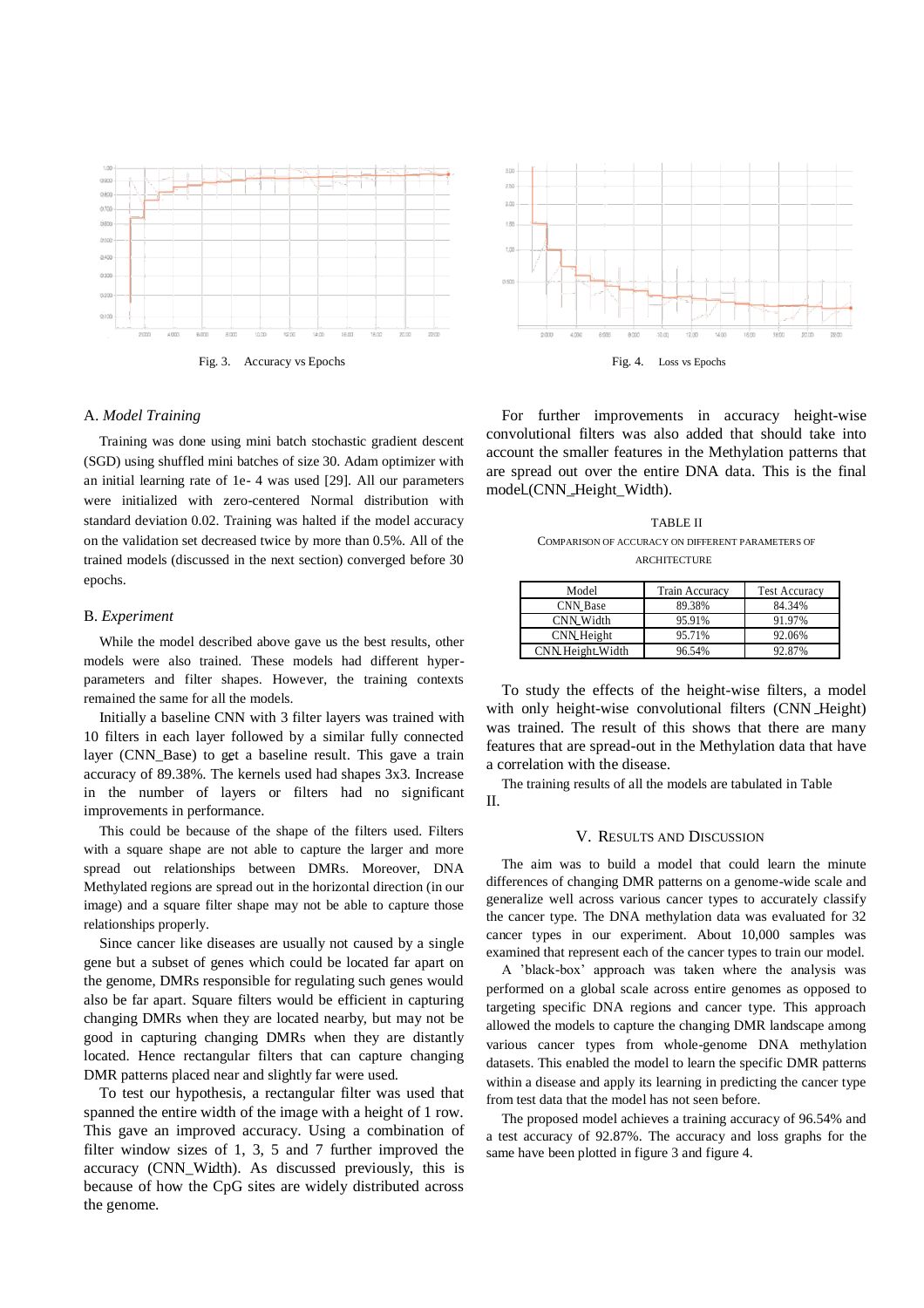<span id="page-4-0"></span>

Fig. 5. Importance scoring of genomic features between two diseases. A) BLCA and B) PRAD

Further analysis was performed to retrieve the relative importance of the ground-level features, genomic regions that are collection of CpG sites, which formed the basis for classification of diseases in our models. Importance scoring of features in the context of this study allows for realizing highly influential genomic regions with DMR patterns associated with the diseases. Although it is not possible to identify the exact CpG sites that are highly influential, since the filters look at a large number of genomic sites, importance scoring provides an overview of ability of the model in this study in efficiently capturing the changing DMR landscape across various diseases from the input.

Importance scoring of the features comparing two diseases (BCLA and PRAD) have been presented in figure [5 a](#page-4-0)s a heatmap. Scale value for the heat-map is provided to understand the relative importance. The scale indicates high to low (top to down) importance of features retrieved on a window size 5 for both the diseases. Comparing heat-maps in figure [5 r](#page-4-0)eveals that albeit very few differences in the important genomic features between the two diseases the model is efficiently able to learn minute changes in the genomic landscape and apply its learning to differentiate between the diseases. Generating more verbose visualizations can give us a better understanding of which CpG sites may correlate with a certain disease and will be done in a future work.

# VI. CONCLUSION

Traditional methods to detect cancer are not very efficient. They require a lot of manual effort, from sample preparation to detecting the disease. Many of these techniques have lower accuracy and depend on bio-markers that usually become prevalent in the later stages of the disease. Over-diagnosis is also an on-going issue whereby false-positives leads to further investigation and adds anxiety and financial burden on patients. Hence there is urgent requirement to greatly improve the state of cancer screening.

In comparison to other biochemical techniques, analysis of DNA methylation profiles on a whole-genome scale holds significant promise in diagnosing cancer with much better precision. However, handling large datasets can create roadblocks in efficiently analyzing and classifying disease types as the existing methods are drastically slow.

Utilizing deep learning methods gives a major boost to this analysis and puts it at an advantage over other methods as deep learning methods are not only tailored for processing big datasets but also for providing accurate results.

In this work a CNN based classifier was used to classify diseases based on identification of relationship between DNA Methylation of specific CpG sites and diseases. In the experiment a model with both height-wise and width-wise convolutional filters was trained and seen to give the best accuracy.

The time taken to obtain the results for a batch of 32 test samples is 0.35 seconds, whereas the time taken to classify the methylation profile for a single test sample is 0.26 seconds (since batching improves TensorFlow performance). These values are those obtained using TensorFlow run on a system with an Intel i7 processor with 6 cores and 12 MB of RAM.

In conclusion the proposed method in this paper can be used in classification of cancer type using DNA methylation information on a genome-wide scale with high accuracy. Identifying and targeting the CpG sites that are responsible for giving rise to the condition within each disease could make our approach more powerful and achieve top accuracy levels. Finally, we present our method to be advanced and highly efficient that can be applicable to analyze other epi-genetic related diseases as well, with additional parameters for input as required.

#### ACKNOWLEDGMENT

The authors would like to thank Dr. Anand Dubey, Mr. Nikhil Gopinath and Professor Aravindan Chandrabose for reviewing the manuscript and for providing their technical inputs.

#### **REFERENCES**

- [1] Bird AP. CpG-rich islands and the function of DNA methylation. Nature. 1985;321(6067):20913. doi: 10.1038/321209a0
- [2] Bird A. DNA methylation patterns and epigenetic memory. Genes Dev. 2002;16(1):621. doi: 10.1101/gad.947102.
- [3] Howard Cedar and Yehudit Bergman (July 2012). "Programming of DNA Methylation Patterns". Annual Review of Biochemistry. 81: 97117.
- [4] Weber, Michael; Hellmann, Ines; Stadler, Michael B; Ramos, Liliana; Pbo, Svante; Rebhan, Michael; Schbeler, Dirk (2007). "Distribution, silencing potential and evolutionary impact of promoter DNA methy-lation in the human genome". Nature Genetics. 39 (4): 457466
- [5] Illingworth, Robert S.; Gruenewald-Schneider, Ulrike; Webb, Shaun; Kerr, Alastair R. W.; James, Keith D.; Turner, Daniel J.; Smith, Colin; Harrison, David J.; Andrews, Robert (2010-09-23). "Orphan CpG Islands Identify Numerous Conserved Promoters in the Mammalian Genome". PLOS Genetics. 6 (9): e1001134
- [6] Tost, J., and Gut, I. G. (2007) DNA methylation analysis by pyrosequencing, Nat Protoc 2, 22652275.
- [7] Karimi M, Johansson S, Stach D, Corcoran M, Grandr D, Schalling M, Bakalkin G, Lyko F, Larsson C, Ekstrm TJ. LUMA (LUminometric Methylation Assay)–a high throughput method to the analysis of genomic DNA methylation. Exp Cell Res. 2006 Jul 1; 312(11):1989-95.
- [8] Song L, James SR, Kazim L, Karpf AR. Specific method for the determination of genomic DNA methylation by liquid chromatographyelectrospray ionization tandem mass spectrometry. Anal Chem. 2005 Jan 15; 77(2):504-10.